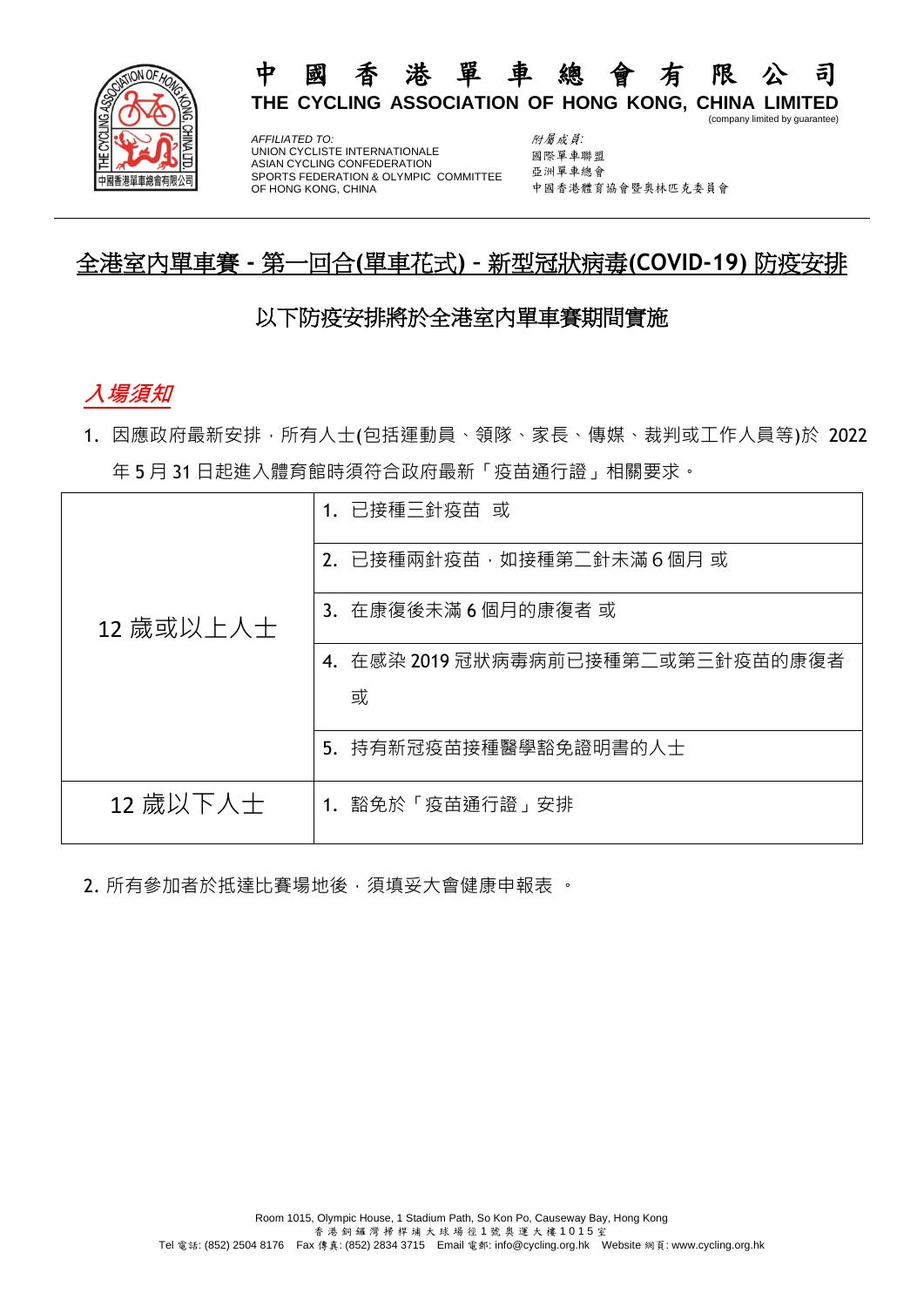

*AFFILIATED TO:* UNION CYCLISTE INTERNATIONALE ASIAN CYCLING CONFEDERATION SPORTS FEDERATION & OLYMPIC COMMITTEE OF HONG KONG, CHINA

附屬成員*:* 國際單車聯盟 亞洲單車總會 中國香港體育協會暨奧林匹克委員會

(company limited by guarantee)

# **比賽期間須知**

- 1. 除了練習時段及比賽外,運動員必須戴上口罩。運動員於任何時間須嚴格遵守防疫措施,工作人 員亦會戴上口罩及面罩不時觀察運動員於賽前賽後是否戴上口罩及保持 1.5 米距離 ;
- 2. 大會將提供消毒搓手液供在場人士使用 ;
- 3. 運動員於準備開始時,均必須繼續戴上口罩,直至比賽開始前 1 分鐘,運動員將獲准除下口罩並 到起點前準備。除去口罩後,運動員在準備期間必須與其他運動員保持至少 1.5 米距離及切勿進 行任何交談。
- 4. 練習及賽事進行期間,運動員可不需戴上口罩。
- 5. 為避免運動員聚集,是次賽事將不設頒獎禮,獲獎運動員需到簽到處領取獎盃。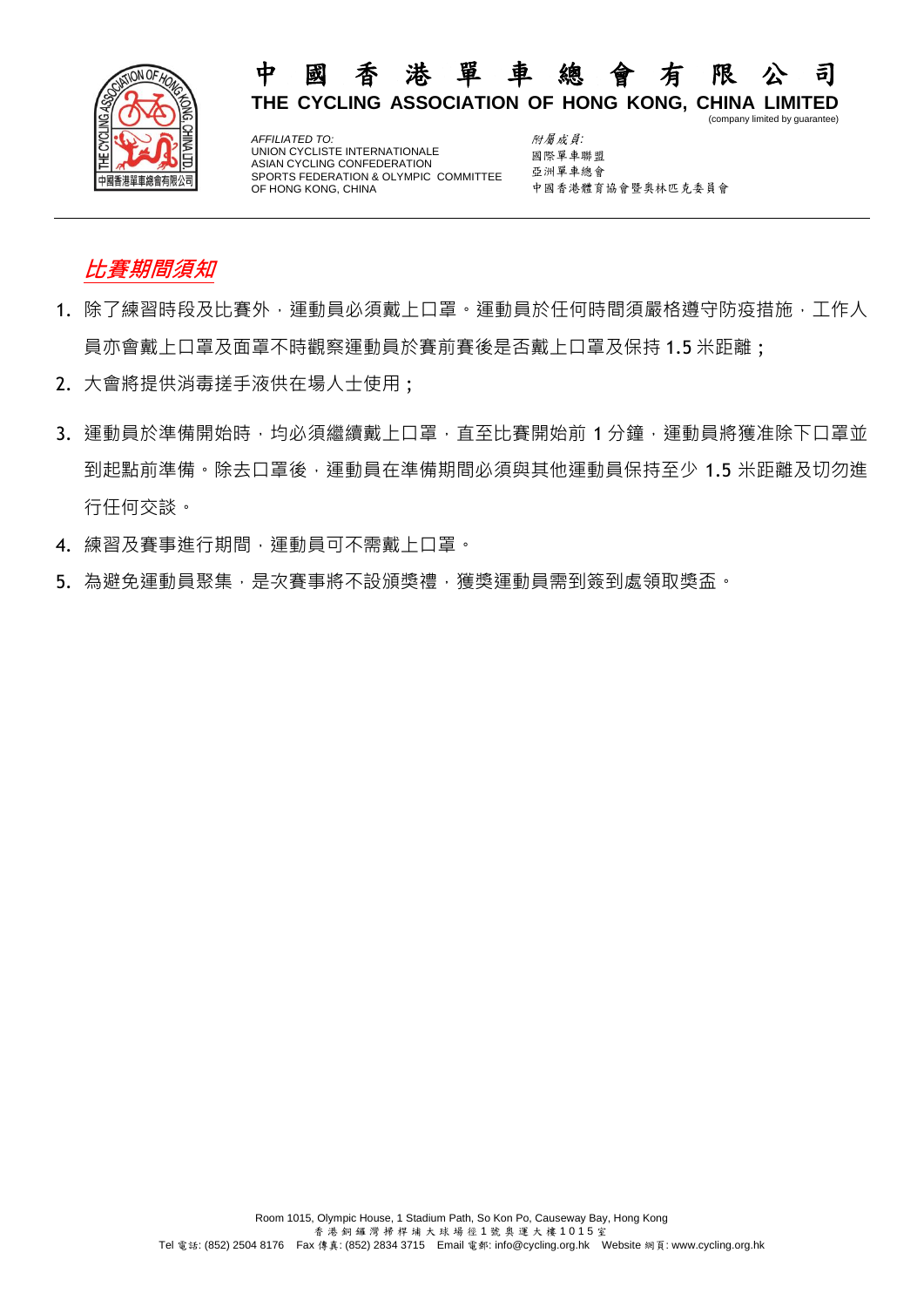

*AFFILIATED TO:* UNION CYCLISTE INTERNATIONALE ASIAN CYCLING CONFEDERATION SPORTS FEDERATION & OLYMPIC COMMITTEE OF HONG KONG, CHINA

附屬成員*:* 國際單車聯盟 亞洲單車總會 中國香港體育協會暨奧林匹克委員會

(company limited by guarantee)

#### **Hong Kong Indoor Cycling Race - Series 1(Artistic) - Measures for Covid-19 Control**

#### **The following health and hygiene measures will be exercised at the Hong Kong Indoor Cycling Race**

### *Admission Instructions*

1. All visitors (including athletes, team members, media, commissaire, race marshal and etc) are required to comply with the latest arrangement of the Government's Vaccine Pass after 31<sup>st</sup> May, 2022.

| Person aged 18 or above    | 1. Completed 3 doses of vaccination or                                                  |
|----------------------------|-----------------------------------------------------------------------------------------|
|                            | 2. Completed 2 doses of vaccination, if within 6 months from 2 <sup>nd</sup><br>dose or |
|                            | 3. Recovered persons aged 12 or above within 6 months from                              |
|                            | recovery or                                                                             |
|                            | 4. Recovered persons aged 12 or above who had received 2nd or                           |
|                            | 3rd dose before COVID-19 infection or                                                   |
|                            | 5. Holding a COVID-19 Medical Exemption Certicate                                       |
| Person under the age of 12 | <b>Exempted from Vaccine Pass requirements</b>                                          |

2. All participants are required to submit health declaration form when arriving the race venue.